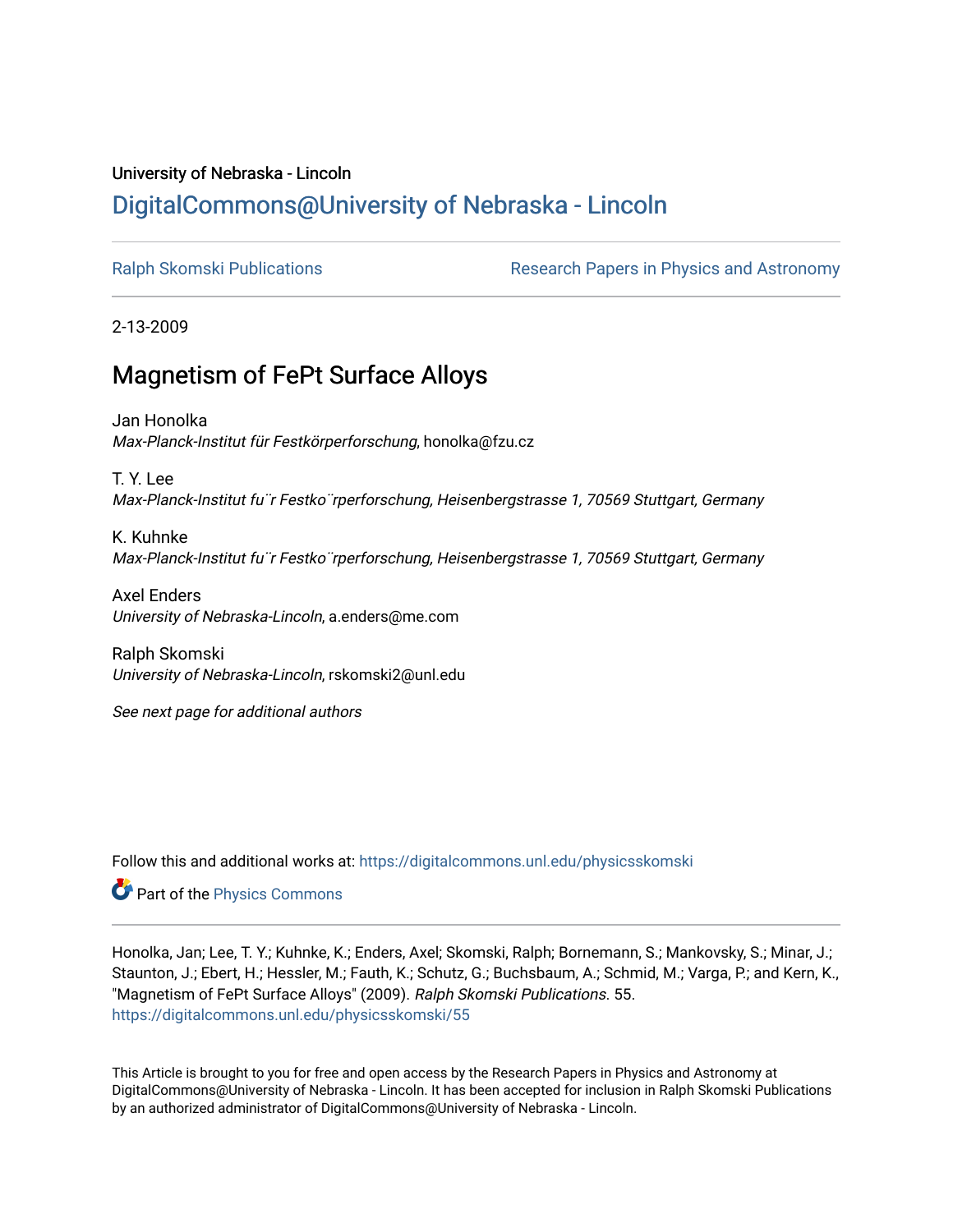## Authors

Jan Honolka, T. Y. Lee, K. Kuhnke, Axel Enders, Ralph Skomski, S. Bornemann, S. Mankovsky, J. Minar, J. Staunton, H. Ebert, M. Hessler, K. Fauth, G. Schutz, A. Buchsbaum, M. Schmid, P. Varga, and K. Kern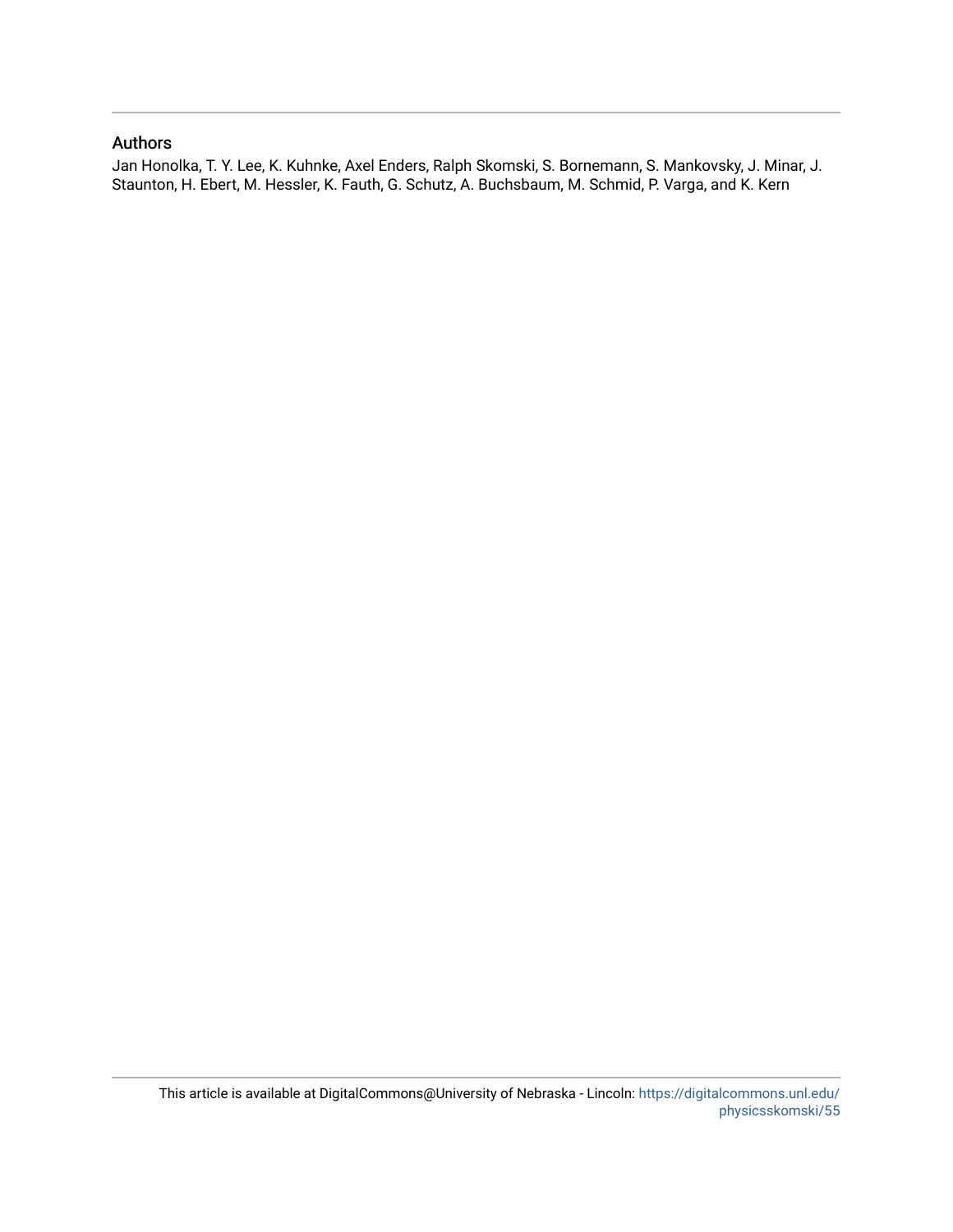## Magnetism of FePt Surface Alloys

<span id="page-2-0"></span>J. Honolka,<sup>1,[\\*](#page-5-0)</sup> T. Y. Lee,<sup>1</sup> K. Kuhnke,<sup>1</sup> A. Enders,<sup>2</sup> R. Skomski,<sup>2</sup> S. Bornemann,<sup>3</sup> S. Mankovsky,<sup>3</sup> J. Minár,<sup>3</sup> J. Staunton,<sup>4</sup>

H. Ebert,<sup>3</sup> M. Hessler,<sup>5</sup> K. Fauth,<sup>6</sup> G. Schütz,<sup>5</sup> A. Buchsbaum,<sup>7</sup> M. Schmid,<sup>7</sup> P. Varga,<sup>7</sup> and K. Kern<sup>1</sup>

<sup>1</sup>Max-Planck-Institut für Festkörperforschung, Heisenbergstrasse 1, 70569 Stuttgart, Germany<br><sup>2</sup>Department of Physics and Astronomy and NGMN, University of Nebraska, Lingeln, Nebraska 6858

 $^{2}$ Department of Physics and Astronomy and NCMN, University of Nebraska, Lincoln, Nebraska 68588, USA

<sup>3</sup>Department Chemie und Biochemie, Ludwig-Maximilians-Universität München, 81377 München, Germany <sup>4</sup>Department of Physics University of Wanyick Coventry CV4 741. United Kingdom

<sup>4</sup>Department of Physics, University of Warwick, Coventry CV4 7AL, United Kingdom

 $^5$ Max-Planck-Institut für Metallforschung, Heisenbergstrasse 13, 70569 Stuttgart, Germany

 ${}^{6}P$ hysikalisches Institut, Universität Würzburg, Am Hubland, 97074 Würzburg, Germany

<sup>7</sup>Institut für Allgemeine Physik, Technische Universität Wien, Wiedner Hauptstrasse 8-10/134, A 1040 Wien, Austria

(Received 30 July 2008; published 13 February 2009)

The complex correlation of structure and magnetism in highly coercive monoatomic FePt surface alloys is studied using scanning tunneling microscopy, x-ray magnetic circular dichroism, and *ab initio* theory. Depending on the specific lateral atomic coordination of Fe either hard magnetic properties comparable to that of bulk FePt or complex noncollinear magnetism due to Dzyaloshinski-Moriya interactions are observed. Our calculations confirm the subtle dependence of the magnetic anisotropy and spin alignment on the local coordination and suggest that 3D stacking of Fe and Pt layers in bulk  $L1_0$  magnets is not essential to achieve high-anisotropy values.

DOI: [10.1103/PhysRevLett.102.067207](http://dx.doi.org/10.1103/PhysRevLett.102.067207) PACS numbers: 75.70. - i, 75.30. - m, 75.50.Bb, 75.75.+a

Several exciting experiments on Fe atoms in nanostructures have shown recently that the magnetism of lowcoordinated Fe is very different from bulk, rich in features, with a strong tendency towards nonparallel alignment of neighboring spins. Examples include antiferromagnetism in Fe monolayers on tungsten surfaces [[1\]](#page-5-0), and the complex noncollinear spin alignment in Fe monolayers on Ir(111) [\[2\]](#page-5-0). Common to these results is the presence of lowcoordinated Fe atoms and bond lengths different from bulk Fe, as well as the direct contact between Fe atoms and a 5<sup>d</sup> element substrate. The complexity of the magnetism in such systems is a result of the quasi-2D interplay between exchange interaction, magnetic anisotropy, induced moments in 5<sup>d</sup> atoms, and the emergence of Dzyaloshinski-Moriya (DM) [\[3\]](#page-5-0) interactions due to the broken inversion symmetry. In this work, we succeeded in embedding Fe atoms directly in the surface layer of a Pt(997) substrate and created a new class of lowdimensional materials in which mechanisms that lead to complex magnetic behavior can be studied in more detail. STM images with atomically resolved chemical contrast are presented and the system's magnetic properties are analyzed by x-ray magnetic circular dichroism (XMCD). We show that depending on the specific lateral coordination of Fe the magnetism of these surface alloys (SA) can exhibit large out-of-plane magnetic anisotropy, comparable to that of high-anisotropy bulklike FePt alloy films (10–100 nm thickness) [[4–6\]](#page-5-0), and noncollinear magnetism due to DM interactions. While in bulk FePt large anisotropies are due to noncubic 3D stacking of Fe and Pt layers [\[7,8](#page-5-0)], we find a substantially different mechanism for SAs.

FePt SAs are grown on Pt(997) substrates with a highly regular step periodicity of 2 nm [\[9\]](#page-5-0). FePt alloy layers confined to the topmost layer of the Pt(997) surface form during molecular-beam epitaxy (MBE) deposition of submonolayer coverages of Fe at temperatures of 500 to 550 K. The substrate and alloy preparation and structural characterization is described in Ref. [[10](#page-5-0)]. STM images shown in Fig. 1 resolve SA structures that form during



FIG. 1 (color). STM images of  $Fe_xPt_{1-x}$  SAs formed during deposition of Fe atoms onto Pt(997) at 525 K. (a)  $Fe_{50}Pt_{50}$ : Mixture of Fe and Pt atoms in the surface layer consistent with the expected stoichiometry. Fe  $2 \times 2$  and  $2 \times 1$  superstructures<br>on a local scale are clearly visible (right side) (b)  $Fe^{-}P_{\text{tot}}$ on a local scale are clearly visible (right side). (b)  $Fe_{25}Pt_{75}$ : Partial Fe<sub>50</sub>Pt<sub>50</sub> SA with preferential  $2 \times 1$  superstructure confined close to the step edges fined close to the step edges.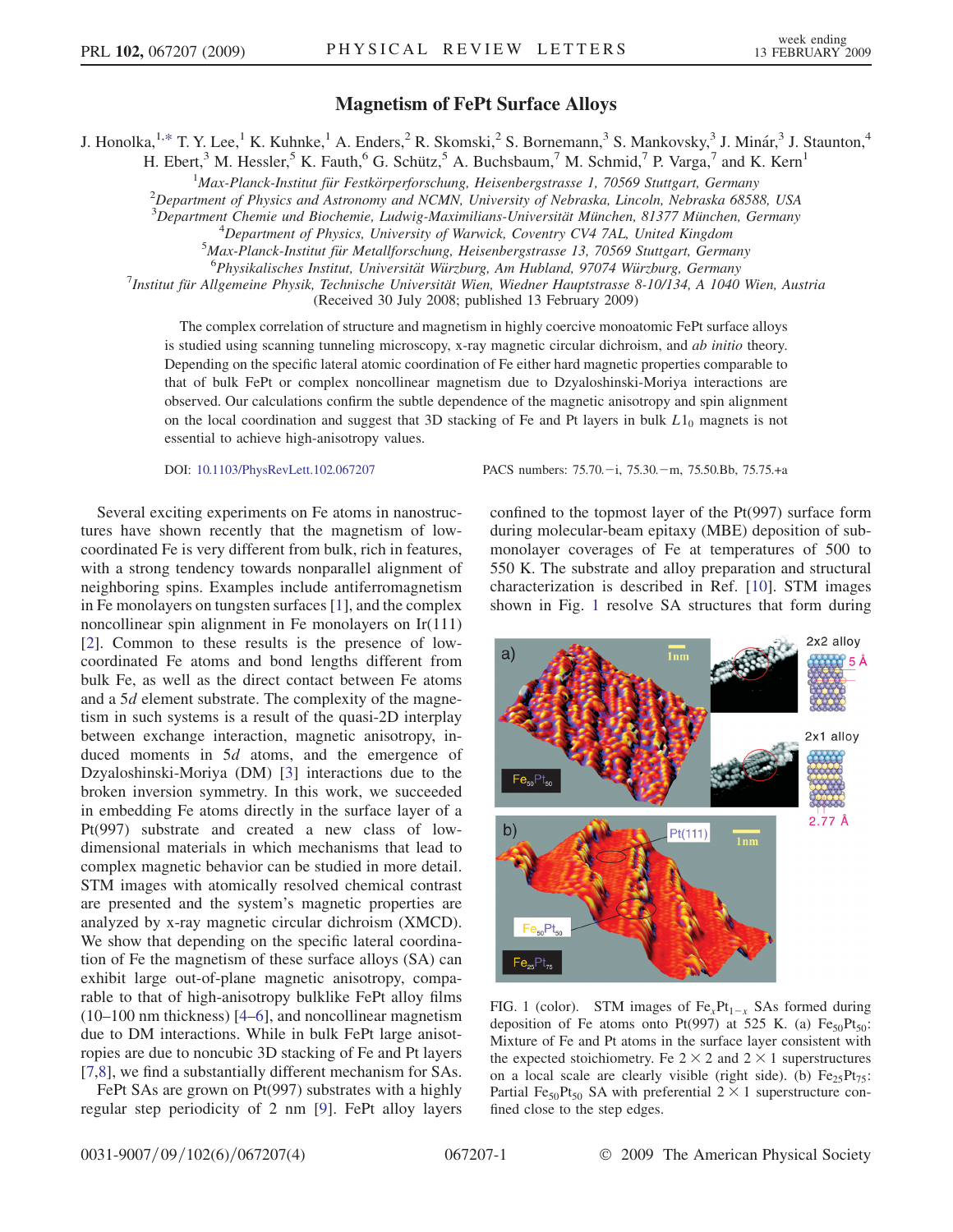<span id="page-3-0"></span>the deposition of Fe at 525 K. The SA grows from the step edges into the terraces; offering less Fe leads to an alloy which is confined to the area around the step edges, as shown in Fig. [1\(b\)](#page-2-0) for  $Fe_{25}Pt_{75}$ . Figures [1\(a\)](#page-2-0) and 1(b) show equiatomic (Fe<sub>50</sub>Pt<sub>50</sub>) and iron-poor (Fe<sub>25</sub>Pt<sub>75</sub>) coverages, respectively. The enlarged areas of individual terraces in Fig. [1\(a\)](#page-2-0) show typical SA configurations, especially  $2 \times 1$ and  $2 \times 2$  structures, which are also illustrated in the cartoons of Fig. 1. We observe that the degree of disorder cartoons of Fig. [1](#page-2-0). We observe that the degree of disorder depends on the iron concentration; the  $2 \times 1$  and—especially— $2 \times 2$  structures are more predominant for low Fe cially—2  $\times$  2 structures are more predominant for low Fe<br>coverages. In equipment SAs (FecePtca), shown in coverages. In equiatomic SAs  $(Fe_{50}Pt_{50})$ , shown in Fig. [1\(a\)](#page-2-0), the  $2 \times 1$  and  $2 \times 2$  structures are confined to very limited areas. We find the lateral atomic environments very limited areas. We find the lateral atomic environments of the Fe and Pt atoms in Fig. [1](#page-2-0) to be of crucial importance for the understanding of anisotropy and coercivity.

The in situ magnetic characterization of the FePt SAs was carried out using XMCD measurements [[11](#page-5-0)] at a fixed temperature of  $T = 12$  K and magnetic fields up to 2.5 T. From the difference between absorption spectra (XAS) for opposite sample magnetization  $\tilde{M}$  the magnetic moments projected on the vector of the incoming photon spin can be determined [\[12\]](#page-5-0). In order to probe the systems magnetic anisotropies we measured the magnetic behavior in different directions parallel and perpendicular to the substrate steps, in the  $(11\overline{2})$  and  $(\overline{1}10)$  planes, respectively. The polar angle  $\theta$  is the angle of incidence of the x rays with respect to the surface normal, as shown in Fig. 2(a). The upper part of Fig. 2(b) displays typical XAS spectra at the Fe  $L_{3,2}$  and Pt  $N_{7,6}$  absorption edges of the Fe<sub>50</sub>Pt<sub>50</sub> surface alloys. The difference in the XAS for opposite magnetic fields (plotted in the lower part as the XMCD signal) reflects a magnetization at both Fe and Pt absorption edges. The Pt exhibits a dichroic signal as a result of an induced magnetic moment



FIG. 2 (color). (a) Geometry: XMCD was measured along different Pt(997) directions parallel and perpendicular to the substrate steps (within the planes in blue and red, respectively).  $\theta$  is the polar angle with respect to the surface normal. (b) XAS of the 0.5 ML FePt SA at the Pt  $N_{7,6}$  (left) and Fe  $L_{3,2}$  edges (right). The dashed two-step function accounts for the contribution of the  $2p-4s$  transitions to the Fe XAS. The difference between the signals for opposite magnetization (blue and black traces) yields the XMCD spectra (red traces). The photon energies at which  $M(B)$  for Fe and Pt is measured [Fig. 3(a)] are indicated by vertical lines.

due to a strong hybridization between Fe 3<sup>d</sup> and Pt 5<sup>d</sup> states. The complicated Fano line shape at the Pt  $N_{76}$  edges has been analyzed in detail in an earlier study of bulk  $\text{CoPt}_3$ [\[13\]](#page-5-0). We used the dichroism at the Fe  $L_3$  and the Pt  $N_7$ absorption edges at 72.0 and 708.3 eV, respectively, to obtain element-specific magnetization curves. Figure 3(a) shows typical hysteresis loops for Fe and Pt along  $\theta = 0^{\circ}$ and 70°. We observe a nearly square-shaped hysteresis loop along the surface normal ( $\theta = 0^{\circ}$ ), corresponding to the polar magnetic easy axis (perpendicular anisotropy). The coercive field  $B_c = 0.71$  T along this direction suggests the presence of a large magnetic anisotropy energy (MAE). With increasing polar angle  $\theta$ , the loops loose their squareness [blue and red curves in Fig. 3(a)].

The  $\theta = 70^{\circ}$  hysteresis loops exhibit an additional inplane anisotropy, since the two in-plane directions parallel and perpendicular to the step edges yield slightly different coercivities [Fig. 3(a), right]. This symmetry breaking is attributed to the coexistence of ordered  $2 \times 2$  and  $2 \times$ <br>superstructures. Both surface structures support uniaxi 1 superstructures. Both surface structures support uniaxial  $MAE \sim K_u \sin^2 \theta$ , and our XMCD experiments reveal easyaxis anisotropy ( $K_u > 0$ ) ( $\theta$  is the angle between M and the surface normal). However, only the  $2 \times 1$ , but not the  $2 \times 2$  surface exhibits a K<sup>t</sup>-type anisotropy [see Eq. (3.2) in 2 surface, exhibits a  $K_1'$ -type anisotropy [see Eq. (3.2) in Ref. [141] which favors in-plane spin alignment parallel or Ref. [\[14\]](#page-5-0)], which favors in-plane spin alignment parallel or perpendicular to the monatomic wires, depending on the sign of  $K'_1$ . A similar effect is also expected from the residual influence of the steps residual influence of the steps.

We find congruent Pt and Fe hysteresis loops in Fig. 3(a), suggesting a collinear alignment of Fe and Pt moments. To distinguish between a ferromagnetic (FM) and anti-FM ordering, we observe that the sign of the XMCD signal at the Fe  $L_{3,2}$  and Pt  $N_{7,6}$  edges in Fig. 2(b) exhibits the same relation as found by Shishidou et al. for the Co  $M_{3,2}$  and Pt  $N_7$  edges of the bulk ferromagnet CoPt<sub>3</sub> [[13\]](#page-5-0).<br>By analogy we conclude that in the EePt SA the Pt and By analogy, we conclude that in the FePt SA the Pt and



FIG. 3 (color). (a) Upper panels: Hysteresis of the  $Fe_{50}Pt_{50}$  SA taken at the Fe  $L_3$  edge for directions  $\theta = 0^\circ$ , 70°. The data are normalized to the nondichroic XAS signal. The measured directions are color coded with orientation labels explained in Fig. 2(a) and in the text. Lower panels: Corresponding measurements at the Pt  $N_7$  edge. (b) Hysteresis of Fe<sub>50</sub>Pt<sub>50</sub> for  $\theta = 0^\circ$ , 35° and 70° together with a Stoner rotation fit using  $K_u =$ 0.35 meV/f.u. and  $m_{f.u.} = 3.53 \mu_B/f.u.$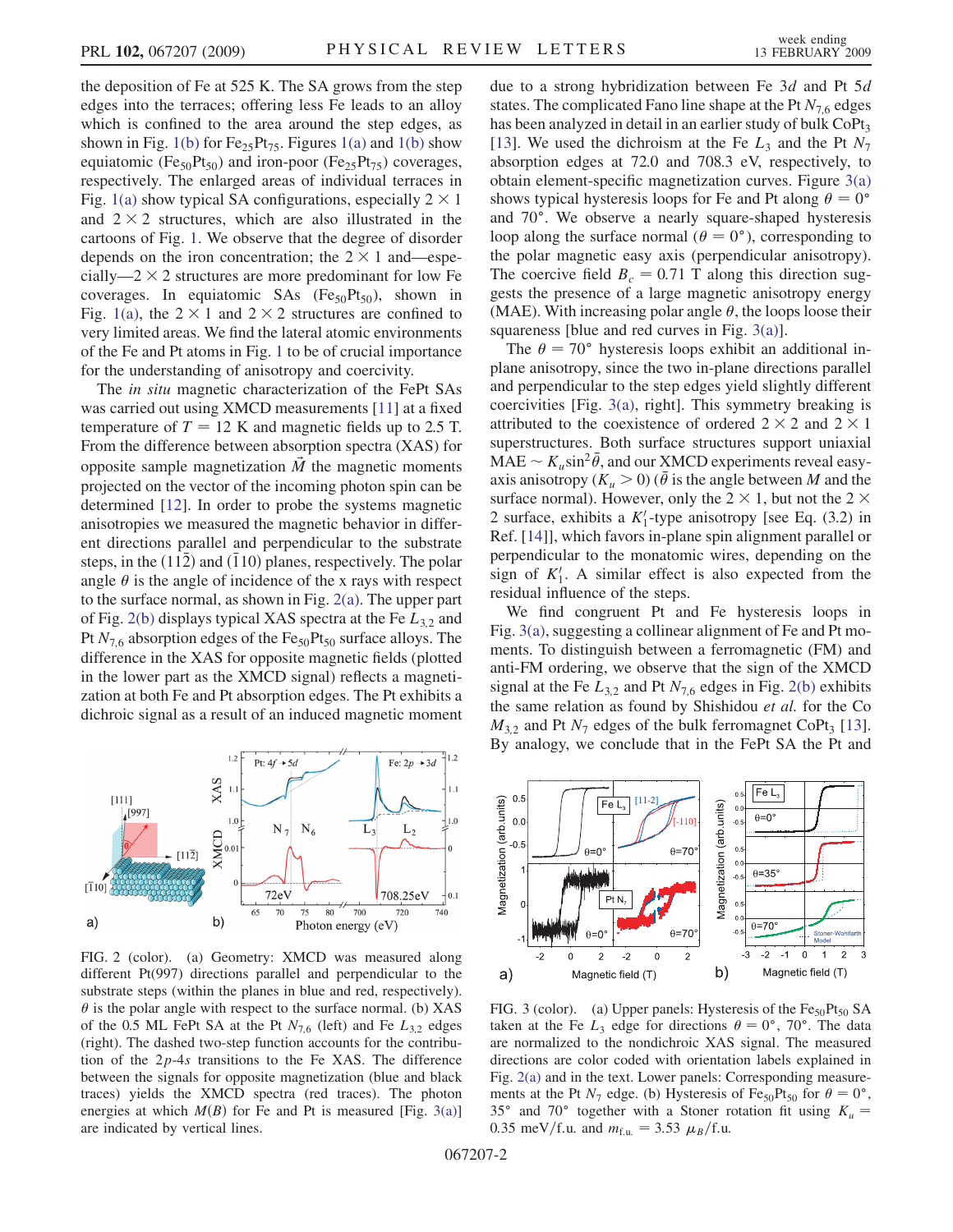<span id="page-4-0"></span>Fe moments are FM coupled. Moreover, the relative size of the XMCD signal at the Pt  $N_7$  edge suggests that the induced moment of Pt within the alloy layer is comparable to the one found in  $CoPt_3$ . For the latter, a Pt moment of  $0.26\mu_B$ /atom was determined by neutron scattering [\[15,16\]](#page-5-0).

Our experimental results are supported by fully relativistic ab initio density functional theory (DFT) simulations. The electronic structure of the surface alloys on Pt(111) was calculated by the KKR multiple scattering formalism, and the local LSDA was used for the exchange and correlation effects. The anisotropy was extracted from calculations of the magnetic torque, and in the investigation of random SAs, the disorder was treated in the coherentpotential approximation. The calculations confirm a parallel alignment of Fe and Pt spins, and predict induced Pt moments of  $0.27 \mu_B$  per Pt atom in a FePt layer with  $2 \times$ <br>structure on Pt(111) and 0.21  $\mu_B$  per Pt atom for the di structure on Pt(111) and  $0.21\mu_B$  per Pt atom for the dis-<br>ordered EePt surface alloy. For the first subsurface layer we ordered FePt surface alloy. For the first subsurface layer we obtain Pt moments of about  $0.2\mu_B$  and  $0.18\mu_B$ , respectively. The magnetism of the surface alloy depends on the tively. The magnetism of the surface alloy depends on the Fe and the Pt sublattice due to interatomic hybridization, hence it has to be treated as one system. It is best defined as the top  $Fe_{50}Pt_{50}$  alloy layer plus the Pt layer underneath, giving an overall chemical composition, or formula unit  $(f.u.),$  of FePt<sub>3</sub>.

Using DFT, we systematically calculated various FePt model structures on Pt(111), as observed in our STM experiments. Pt(997) steps were simulated by a finite monolayer high cluster of Pt on Pt(111). For the Pt-rich  $2 \times 2$  structure on Pt(111), we found an AFM coupling<br>between Ee nearest neighbors, leading inevitably to magbetween Fe nearest neighbors, leading inevitably to magnetic frustration due to the hexagonal symmetry of the SA [Fig. [1\(a\)](#page-2-0)]. By contrast, the simulation of ideal  $2 \times 1$  SA structures vields a strong EM exchange within each Fe structures yields a strong FM exchange within each Fe chain of 60 meV between neighbor atoms. The coupling between adjacent Fe chains, however, is much smaller, about 1 meV per atom. It will be shown below that this weak interchain coupling facilitates the formation of complex spin configurations due to DM interactions. The simulation of random  $Fe_{50}Pt_{50}$  SAs yields strong FM exchange of about 48 meV between Fe nearest neighbors.

The magnetic hysteresis of nanoscale systems with rigid FM coupling is well-described by the coherent-rotation or Stoner-Wohlfarth model. The calculation of  $M(B)$  and the extraction of the anisotropy constant  $K_u$  requires the knowledge of the magnetic moment per Fe atom, which includes both Fe and the induced Pt moments. The Fe moment was estimated from the XMCD spectra using the sum rules for 3<sup>d</sup> metals [\[17,18\]](#page-5-0). From the saturated spectra along the magnetic easy axis we derive an effective spin moment per hole,  $m_S^{\text{eff}} = m_S + 7m_T$ , of  $0.62 \mu_B/\text{hole}$ ,<br>where  $m_S$  is the magnetic dipole term accounting for the where  $m<sub>T</sub>$  is the magnetic dipole term accounting for the anisotropy of the spin density. Because of the influence of  $m<sub>T</sub>$  the actual spin moment  $m<sub>S</sub>$  per hole in the polar direction is expected to be approximately 15%–20% larger

than the experimentally determined  $m_S^{\text{eff}}$ . Under the assumption of 3.7  $d$ -band holes per atom [\[19\]](#page-5-0), the actual spin moment per Fe atom is  $2.75\mu_B$ , which is fairly close<br>to the DET prediction ( $m_s = 3.2\mu_S$ ). Taking the experito the DFT prediction  $(m<sub>S</sub> = 3.2 \mu<sub>B</sub>)$ . Taking the experi-<br>mental Ee moment and adding three Pt peighbors with mental Fe moment and adding three Pt neighbors with  $\mu_{\text{Pt}} = 0.26 \mu_B$  each, we obtain a total moment of  $3.53 \mu_B$ <br>per EePt<sub>s</sub> formula unit (or Ee atom) per FePt<sub>3</sub> formula unit (or Fe atom).

Figure [3\(b\)](#page-3-0) compares our  $M(B)$  data at  $\theta = 0^{\circ}$ , 35° and 70° with the Stoner-Wohlfarth model. Best agreement is achieved for an effective magnetic anisotropy constant  $K_u = 0.35$  meV per Fe atom. This anisotropy is comparable to that of highly anisotropic  $L1_0$  FePt bulk alloys,  $K_u = 5 \text{ MJ/m}^3$   $(5 \times 10^7 \text{ erg/cm}^3)$  [\[20\]](#page-5-0), or 0.8 meV per Fe atom (In terms of anisotropy fields 1 meV/ $u_B$  = Fe atom (In terms of anisotropy fields,  $1 \text{ meV}/\mu_B =$ <br>34.6 T). The strong spin-orbit coupling of Pt  $\xi_p =$ 34.6 T). The strong spin-orbit coupling of Pt,  $\xi_{Pt}$  = 0.6 eV, compared to Fe,  $\xi_{\text{Fe}} = 0.08$  eV, is known to significantly contribute to the anisotropy. Figure [3](#page-3-0) shows that the Stoner-Wohlfarth model works well in the coherentrotation regime, that is, at larger fields, and adds evidence to the existence of a magnetically stable monatomic  $Fe_{50}Pt_{50}$  alloy layer. The much less perfect agreement in small field, especially for  $\theta = 0^{\circ}$ , is a common phenomenon caused by real-structure imperfections [[14](#page-5-0)] and, in the present case, by the neglect of magnetostatic interactions. Both effects reduce the coercivity.

The magnetization loops exhibit a delicate dependence on the details of the Fe-Pt coordination. Figure 4 compares the polar magnetization curve of the  $Fe_{50}Pt_{50}$  SA in (a) with loops of a SA layer formed from only 0.35 ML Fe at 525 K (b), and with nonalloyed Fe stripes of 4 atoms' width formed from  $0.5$  ML Fe at  $350$  K (c). Figure  $4(b)$  shows that confining the alloy to a region close to the step edges drastically alters the loop shape. Compared to the square loop of the  $Fe_{50}Pt_{50}$  alloy, the loop in (b) is S shaped, and remanence and coercivity are reduced by 78% and 68%, respectively. The overall shape of the loop (b) is very similar to that of the nonalloyed Fe stripes of 0.5 ML Fe (c). Note that the available field of 2.5 T is insufficient



FIG. 4 (color).  $M(B)$  perpendicular to the surface at the Fe  $L_3$ edge of (a) the FePt SA prepared with 0.5 ML Fe, (b) a SA prepared with 30% less Fe, and (c) a nonalloyed Fe-stripe with 0.5 ML Fe. All three samples can be shown to exhibit a perpendicular easy magnetization axis.